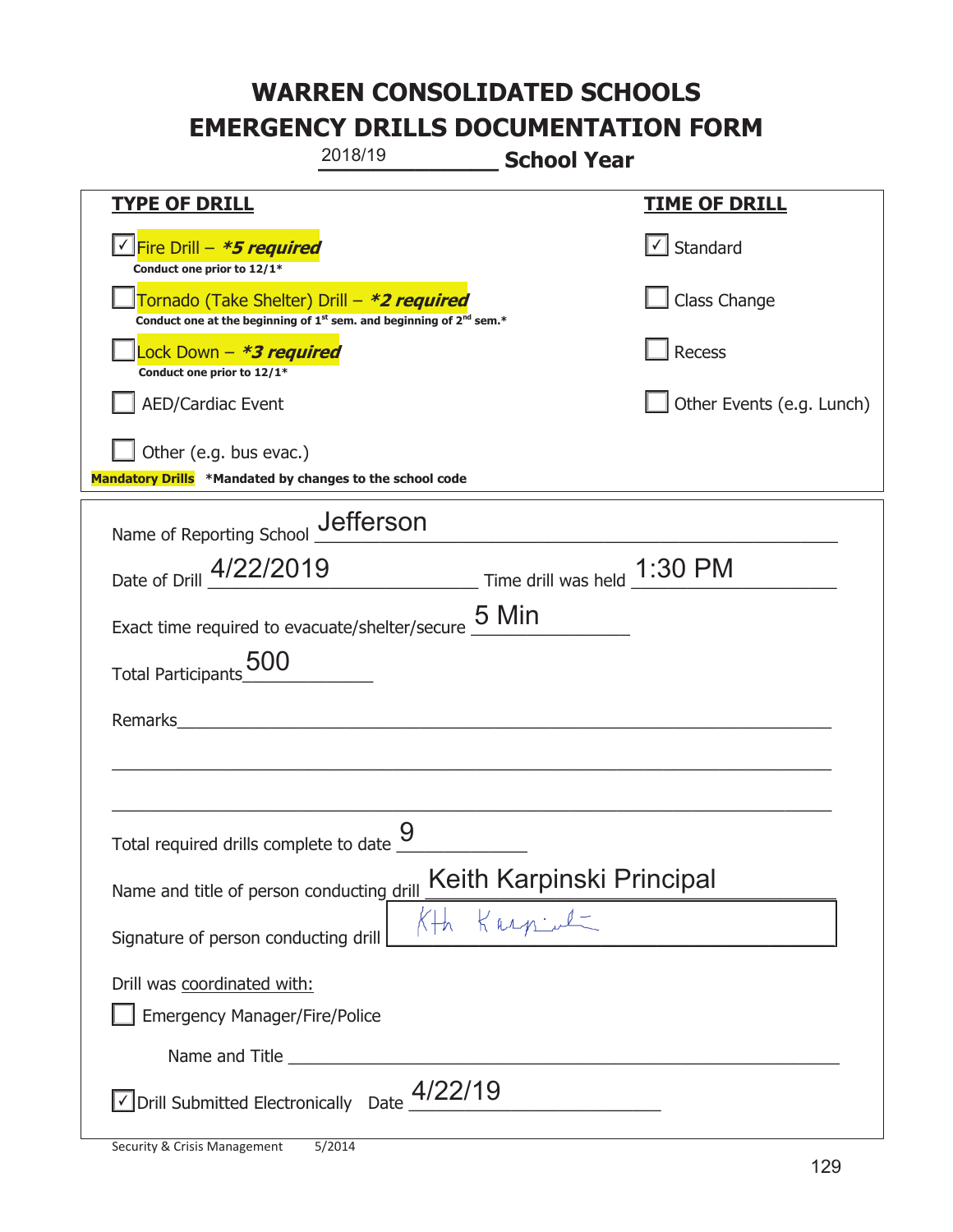|                                                                                    | 2018/19                                                                                     | <b>School Year</b> |                           |
|------------------------------------------------------------------------------------|---------------------------------------------------------------------------------------------|--------------------|---------------------------|
| <b>TYPE OF DRILL</b>                                                               |                                                                                             |                    | <u>TIME OF DRILL</u>      |
| Fire Drill - *5 required<br>Conduct one prior to 12/1*                             |                                                                                             |                    | √ Standard                |
| Tornado (Take Shelter) Drill – *2 required                                         | Conduct one at the beginning of 1 <sup>st</sup> sem. and beginning of 2 <sup>nd</sup> sem.* |                    | Class Change              |
| Lock Down - *3 required<br>Conduct one prior to 12/1*                              |                                                                                             |                    | Recess                    |
| <b>AED/Cardiac Event</b>                                                           |                                                                                             |                    | Other Events (e.g. Lunch) |
| Other (e.g. bus evac.)<br>Mandatory Drills *Mandated by changes to the school code |                                                                                             |                    |                           |
| Name of Reporting School __ defferson                                              |                                                                                             |                    |                           |
| Date of Drill 3/4/2019                                                             | $\frac{2.42P}{P}$ Time drill was held $\frac{2.42P}{P}$                                     |                    |                           |
| Exact time required to evacuate/shelter/secure                                     |                                                                                             | <b>6 Minutes</b>   |                           |
| <b>Total Participants</b>                                                          |                                                                                             |                    |                           |
| Remarks                                                                            |                                                                                             |                    |                           |
|                                                                                    |                                                                                             |                    |                           |
| Total required drills complete to date $\underline{\mathcal{8}}$                   |                                                                                             |                    |                           |
| Name and title of person conducting drill                                          |                                                                                             | Keith Karpinski    |                           |
| Signature of person conducting drill                                               |                                                                                             |                    |                           |
| Drill was coordinated with:<br><b>Emergency Manager/Fire/Police</b>                |                                                                                             |                    |                           |
|                                                                                    |                                                                                             |                    |                           |
| $\vee$ Drill Submitted Electronically Date $\frac{3}{4}/2019$                      |                                                                                             |                    |                           |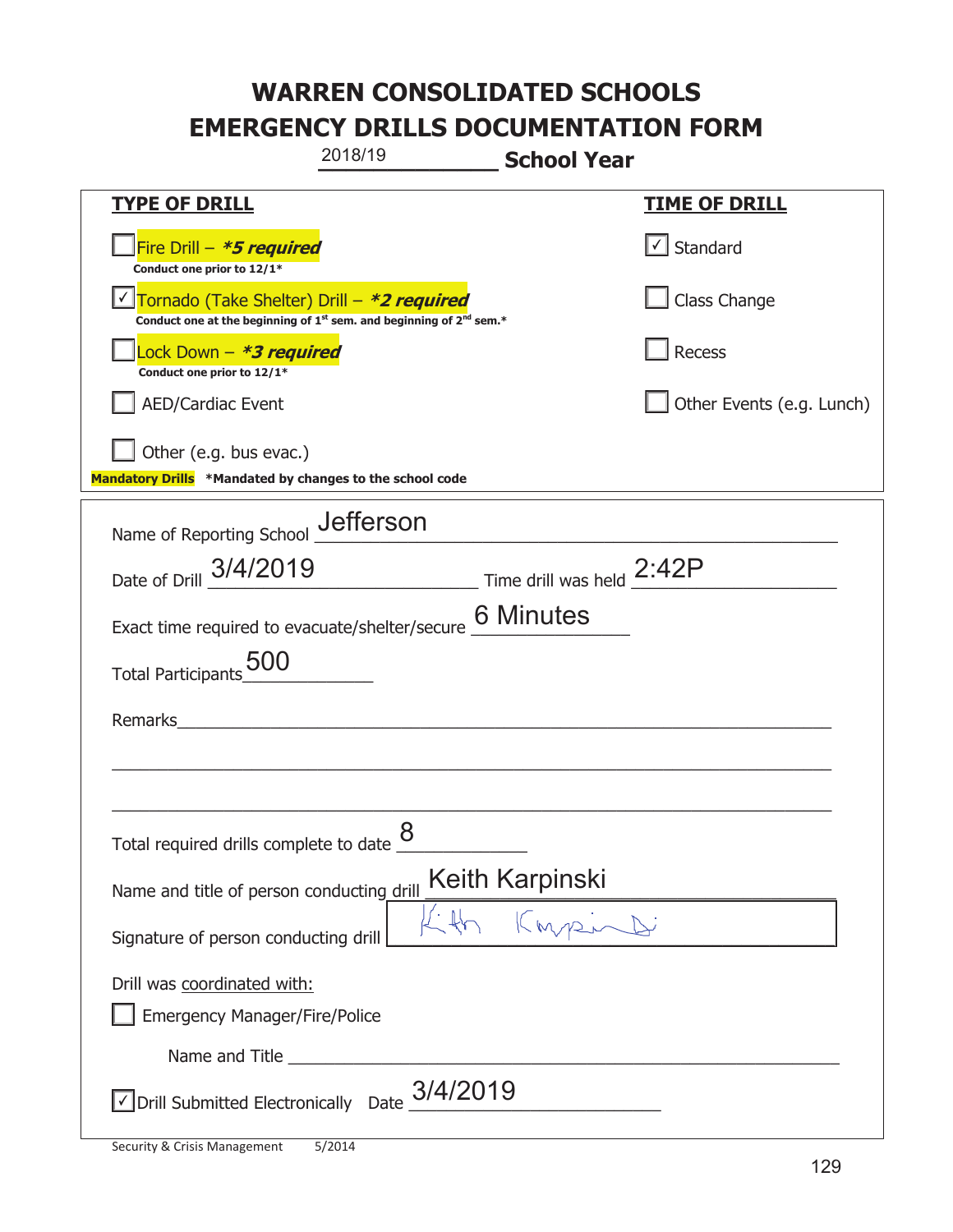|                                                                                    | 2018/19                                                                                     | <b>School Year</b> |                           |
|------------------------------------------------------------------------------------|---------------------------------------------------------------------------------------------|--------------------|---------------------------|
| <u>TYPE OF DRILL</u>                                                               |                                                                                             |                    | <b>TIME OF DRILL</b>      |
| Fire Drill - *5 required<br>Conduct one prior to 12/1*                             |                                                                                             |                    | √ Standard                |
| Tornado (Take Shelter) Drill – *2 required                                         | Conduct one at the beginning of 1 <sup>st</sup> sem. and beginning of 2 <sup>nd</sup> sem.* |                    | Class Change              |
| Lock Down - *3 required<br>Conduct one prior to 12/1*                              |                                                                                             |                    | Recess                    |
| <b>AED/Cardiac Event</b>                                                           |                                                                                             |                    | Other Events (e.g. Lunch) |
| Other (e.g. bus evac.)<br>Mandatory Drills *Mandated by changes to the school code |                                                                                             |                    |                           |
| Name of Reporting School _Jefferson                                                |                                                                                             |                    |                           |
| Date of Drill 2/25/2019                                                            | $\frac{9:55A}{2}$ Time drill was held $\frac{9:55A}{2}$                                     |                    |                           |
| Exact time required to evacuate/shelter/secure $\frac{7 \text{ Min}}{}$            |                                                                                             |                    |                           |
| Total Participants 500                                                             |                                                                                             |                    |                           |
| Remarks                                                                            | This was the make up drill due to                                                           |                    |                           |
| snow day on Feb 6                                                                  |                                                                                             |                    |                           |
|                                                                                    |                                                                                             |                    |                           |
| Total required drills complete to date                                             | 7                                                                                           |                    |                           |
| Name and title of person conducting drill                                          |                                                                                             | Keith Karpinski    |                           |
| Signature of person conducting drill                                               |                                                                                             |                    |                           |
| Drill was coordinated with:<br><b>Emergency Manager/Fire/Police</b>                |                                                                                             |                    |                           |
|                                                                                    |                                                                                             |                    |                           |
| $\vee$ Drill Submitted Electronically Date $2/25/2019$                             |                                                                                             |                    |                           |

T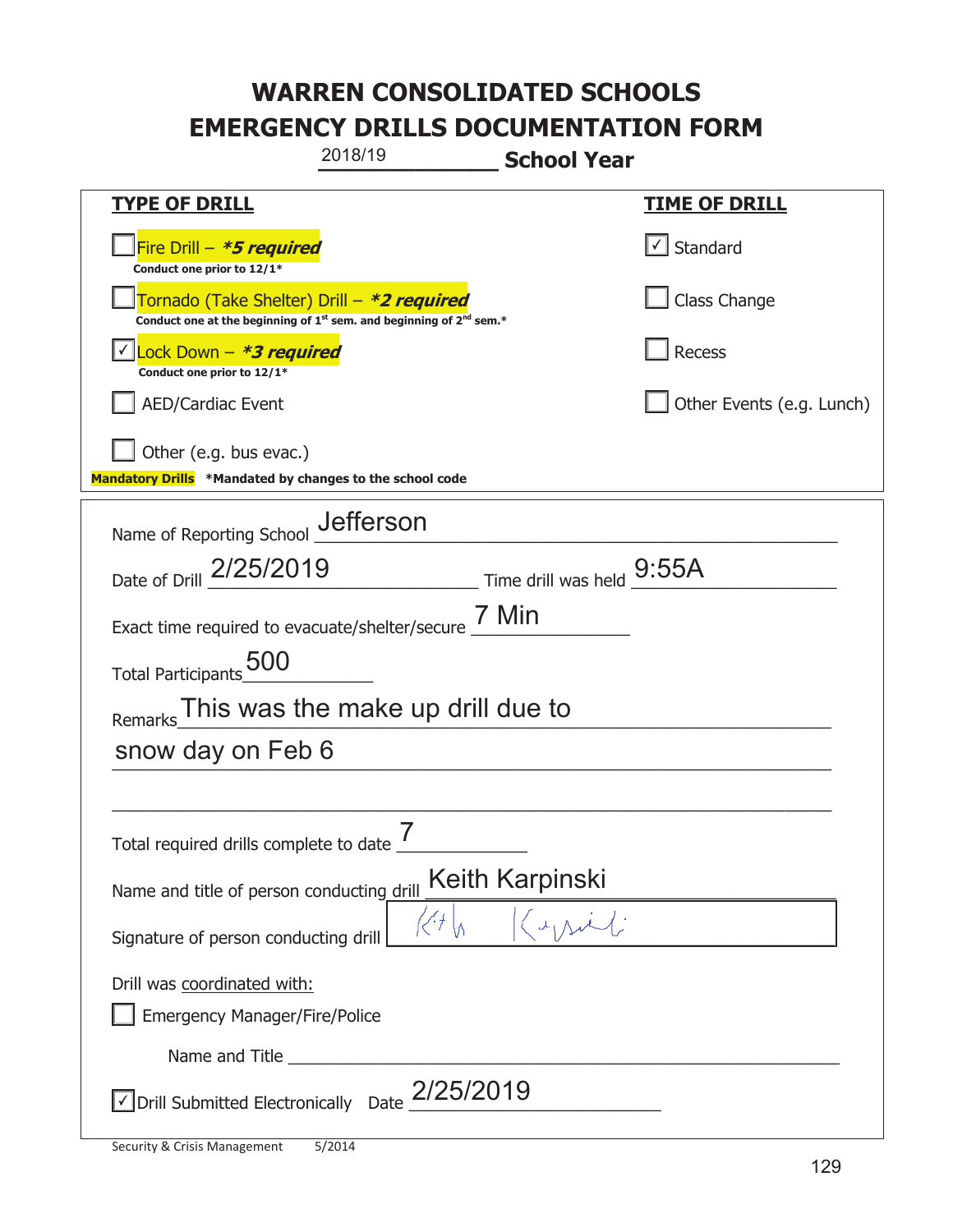**\_\_\_\_\_\_\_\_\_\_\_\_\_ School Year** 

| <b>TYPE OF DRILL</b>                                                                                                                      | <b>TIME OF DRILL</b>      |  |  |  |
|-------------------------------------------------------------------------------------------------------------------------------------------|---------------------------|--|--|--|
| Fire Drill - *5 required<br>Conduct one prior to 12/1*                                                                                    | $\cup$ Standard           |  |  |  |
| Tornado (Take Shelter) Drill – *2 required<br>Conduct one at the beginning of 1 <sup>st</sup> sem. and beginning of 2 <sup>nd</sup> sem.* | Class Change              |  |  |  |
| Lock Down - <b>*3 required</b><br>Conduct one prior to 12/1*                                                                              | Recess                    |  |  |  |
| <b>AED/Cardiac Event</b>                                                                                                                  | Other Events (e.g. Lunch) |  |  |  |
| Other (e.g. bus evac.)<br>Mandatory Drills *Mandated by changes to the school code                                                        |                           |  |  |  |
| Name of Reporting School _Jefferson                                                                                                       |                           |  |  |  |
|                                                                                                                                           |                           |  |  |  |
| Date of Drill 1/9/2019 Time drill was held 10:00a                                                                                         |                           |  |  |  |
| Exact time required to evacuate/shelter/secure 5 min                                                                                      |                           |  |  |  |
| Total Participants_500                                                                                                                    |                           |  |  |  |
| Remarks                                                                                                                                   |                           |  |  |  |
|                                                                                                                                           |                           |  |  |  |
|                                                                                                                                           |                           |  |  |  |
| Total required drills complete to date                                                                                                    |                           |  |  |  |
| Keith Karpinski<br>Name and title of person conducting drill                                                                              |                           |  |  |  |
| Signature of person conducting drill                                                                                                      |                           |  |  |  |
| Drill was coordinated with:                                                                                                               |                           |  |  |  |
| <b>Emergency Manager/Fire/Police</b>                                                                                                      |                           |  |  |  |
|                                                                                                                                           |                           |  |  |  |
| $\sqrt{}$ Drill Submitted Electronically Date $\_$ 1/9/2019                                                                               |                           |  |  |  |

T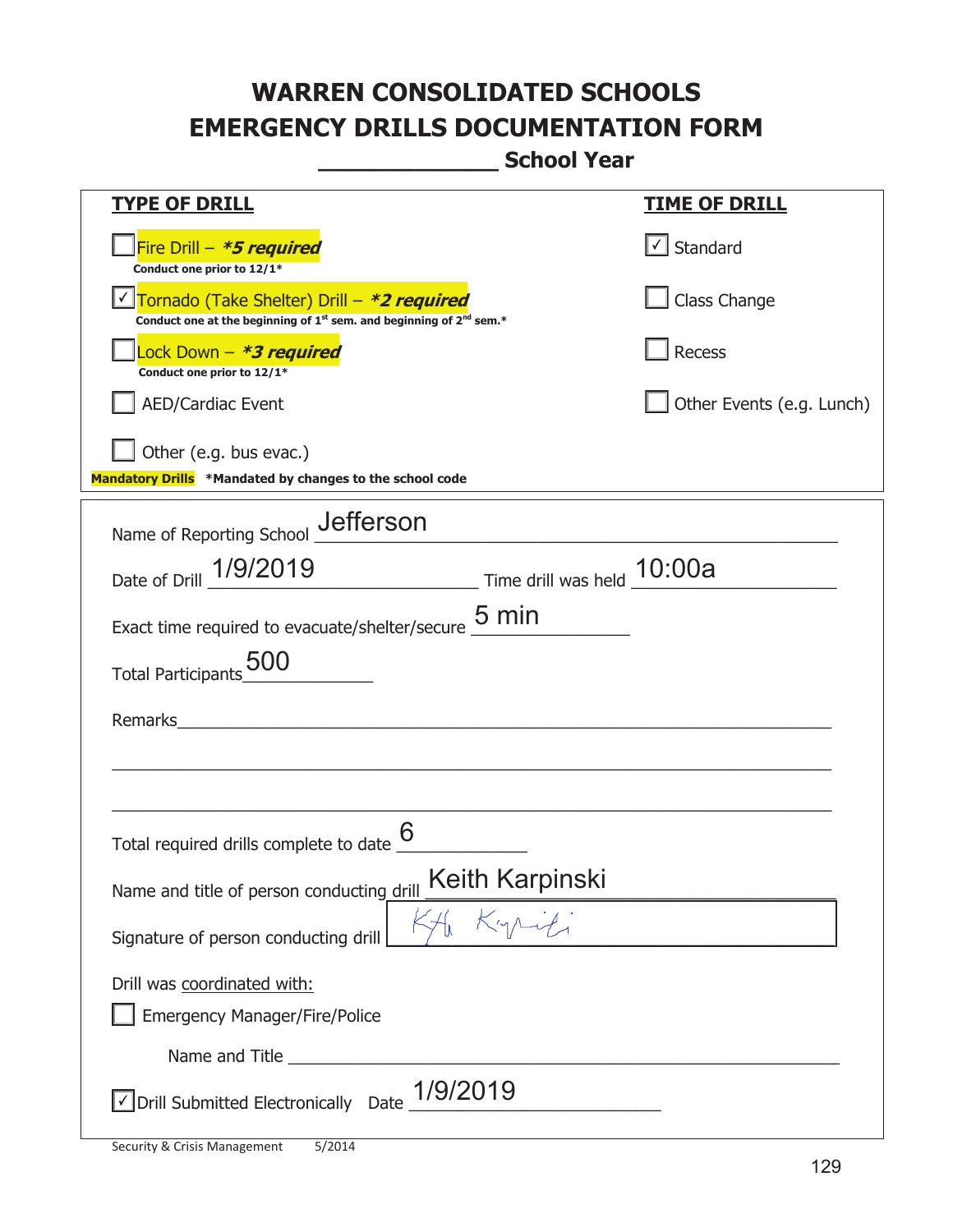**\_\_\_\_\_\_\_\_\_\_\_\_\_ School Year** 

| <u>TYPE OF DRILL</u>                                                                                                                      | <u>TIME OF DRILL</u>      |  |  |
|-------------------------------------------------------------------------------------------------------------------------------------------|---------------------------|--|--|
| Fire Drill - *5 required<br>Conduct one prior to 12/1*                                                                                    | $\cup$ Standard           |  |  |
| Tornado (Take Shelter) Drill – *2 required<br>Conduct one at the beginning of 1 <sup>st</sup> sem. and beginning of 2 <sup>nd</sup> sem.* | Class Change              |  |  |
| Lock Down - *3 required<br>Conduct one prior to 12/1*                                                                                     | Recess                    |  |  |
| <b>AED/Cardiac Event</b>                                                                                                                  | Other Events (e.g. Lunch) |  |  |
| Other (e.g. bus evac.)<br>Mandatory Drills *Mandated by changes to the school code                                                        |                           |  |  |
| Name of Reporting School _Jefferson                                                                                                       |                           |  |  |
| Date of Drill 12/4/2018 Time drill was held 11:00A                                                                                        |                           |  |  |
| Exact time required to evacuate/shelter/secure $\frac{2 \text{ min}}{2}$                                                                  |                           |  |  |
| Total Participants_500                                                                                                                    |                           |  |  |
| Remarks External Lock Down Drill all doors                                                                                                |                           |  |  |
| were locked. Staff instructed to stand by                                                                                                 |                           |  |  |
| for any chages.                                                                                                                           |                           |  |  |
| Total required drills complete to date                                                                                                    |                           |  |  |
| Keith Karpinski<br>Name and title of person conducting drill                                                                              |                           |  |  |
| Kth Karpist<br>Signature of person conducting drill                                                                                       |                           |  |  |
| Drill was coordinated with:                                                                                                               |                           |  |  |
| <b>Emergency Manager/Fire/Police</b>                                                                                                      |                           |  |  |
|                                                                                                                                           |                           |  |  |
| $\sqrt{\frac{1}{2}}$ Drill Submitted Electronically Date $\frac{12}{7}/2018$                                                              |                           |  |  |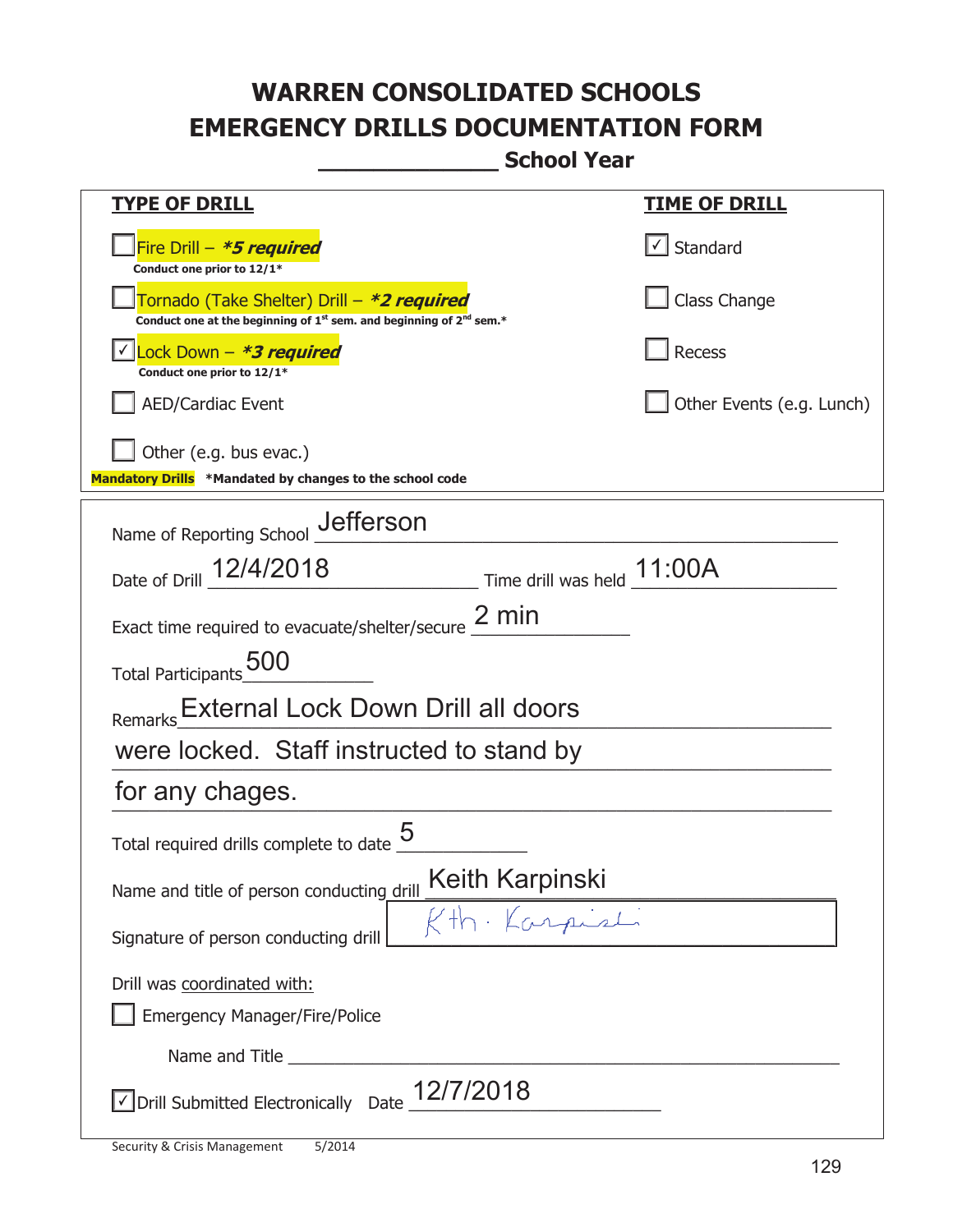|                                                                                    | 2018/19                                                                                     | <b>School Year</b>                 |                           |
|------------------------------------------------------------------------------------|---------------------------------------------------------------------------------------------|------------------------------------|---------------------------|
| <b>TYPE OF DRILL</b>                                                               |                                                                                             |                                    | <b>TIME OF DRILL</b>      |
| Fire Drill - <b>*5 required</b><br>Conduct one prior to 12/1*                      |                                                                                             |                                    | $\cup$ Standard           |
| Tornado (Take Shelter) Drill – *2 required                                         | Conduct one at the beginning of 1 <sup>st</sup> sem. and beginning of 2 <sup>nd</sup> sem.* |                                    | Class Change              |
| Lock Down - *3 required<br>Conduct one prior to 12/1*                              |                                                                                             |                                    | Recess                    |
| <b>AED/Cardiac Event</b>                                                           |                                                                                             |                                    | Other Events (e.g. Lunch) |
| Other (e.g. bus evac.)<br>Mandatory Drills *Mandated by changes to the school code |                                                                                             |                                    |                           |
| Name of Reporting School _Uefferson                                                |                                                                                             |                                    |                           |
| Date of Drill 11/12/2018 Time drill was held 9:40am                                |                                                                                             |                                    |                           |
| Exact time required to evacuate/shelter/secure $\underline{\mathsf{5}}$ min        |                                                                                             |                                    |                           |
| <b>Total Participants</b>                                                          |                                                                                             |                                    |                           |
| Remarks                                                                            |                                                                                             |                                    |                           |
|                                                                                    |                                                                                             |                                    |                           |
| Total required drills complete to date $\Box$                                      | 4                                                                                           |                                    |                           |
| Name and title of person conducting drill                                          |                                                                                             | Keith Karpinski<br>The Keyza Treet |                           |
| Signature of person conducting drill                                               |                                                                                             |                                    |                           |
| Drill was coordinated with:<br><b>Emergency Manager/Fire/Police</b>                |                                                                                             |                                    |                           |
|                                                                                    |                                                                                             |                                    |                           |
| $\sqrt{\frac{11}{12}}$ Drill Submitted Electronically Date $\frac{11}{12}$         |                                                                                             |                                    |                           |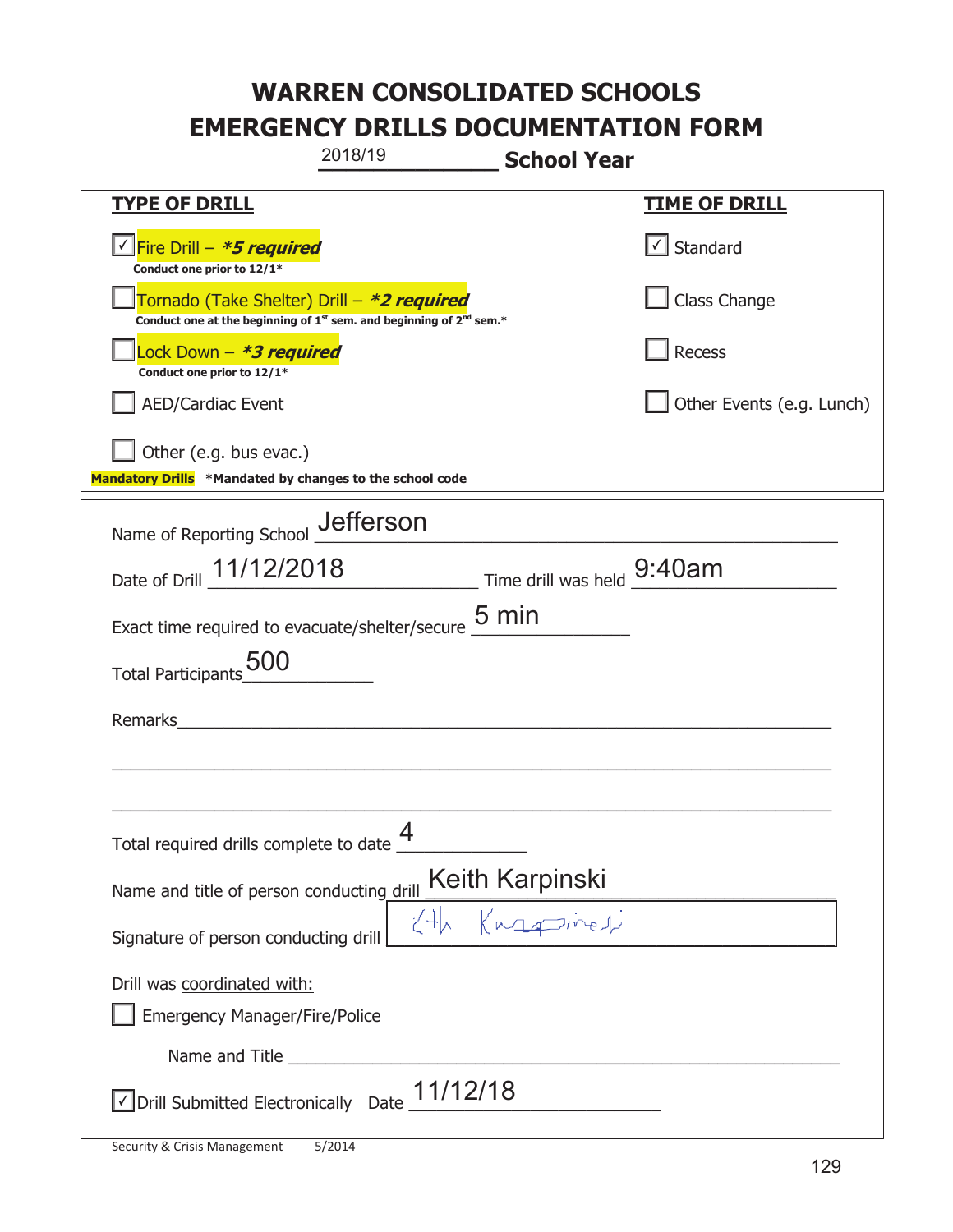|                                                                                                                       | 2018/19                                                 | <b>School Year</b> |                           |
|-----------------------------------------------------------------------------------------------------------------------|---------------------------------------------------------|--------------------|---------------------------|
| <b>TYPE OF DRILL</b>                                                                                                  |                                                         |                    | <u>TIME OF DRILL</u>      |
| Fire Drill - *5 required<br>Conduct one prior to 12/1*                                                                |                                                         |                    | √ Standard                |
| Tornado (Take Shelter) Drill – *2 required<br>Conduct one at the beginning of $1st$ sem. and beginning of $2nd$ sem.* |                                                         |                    | Class Change              |
| Lock Down - *3 required<br>Conduct one prior to 12/1*                                                                 |                                                         |                    | Recess                    |
| <b>AED/Cardiac Event</b>                                                                                              |                                                         |                    | Other Events (e.g. Lunch) |
| Other (e.g. bus evac.)<br>Mandatory Drills *Mandated by changes to the school code                                    |                                                         |                    |                           |
| Name of Reporting School Jefferson                                                                                    |                                                         |                    |                           |
| Date of Drill 9/26/18                                                                                                 | $\frac{9:31A}{2}$ Time drill was held $\frac{9:31A}{2}$ |                    |                           |
| Exact time required to evacuate/shelter/secure $\underline{4}\,\text{min}$                                            |                                                         |                    |                           |
| Total Participants <sub>_000</sub>                                                                                    |                                                         |                    |                           |
| Remarks                                                                                                               |                                                         |                    |                           |
|                                                                                                                       |                                                         |                    |                           |
| Total required drills complete to date $\leq$                                                                         | $\mathcal{P}$                                           |                    |                           |
| Name and title of person conducting drill                                                                             |                                                         | Keith Karpinski    |                           |
| Signature of person conducting drill                                                                                  |                                                         | Kih Kurzuli        |                           |
| Drill was coordinated with:<br><b>Emergency Manager/Fire/Police</b>                                                   |                                                         |                    |                           |
|                                                                                                                       |                                                         |                    |                           |
| $\vee$ Drill Submitted Electronically Date $\frac{9}{26}$ /18                                                         |                                                         |                    |                           |

T